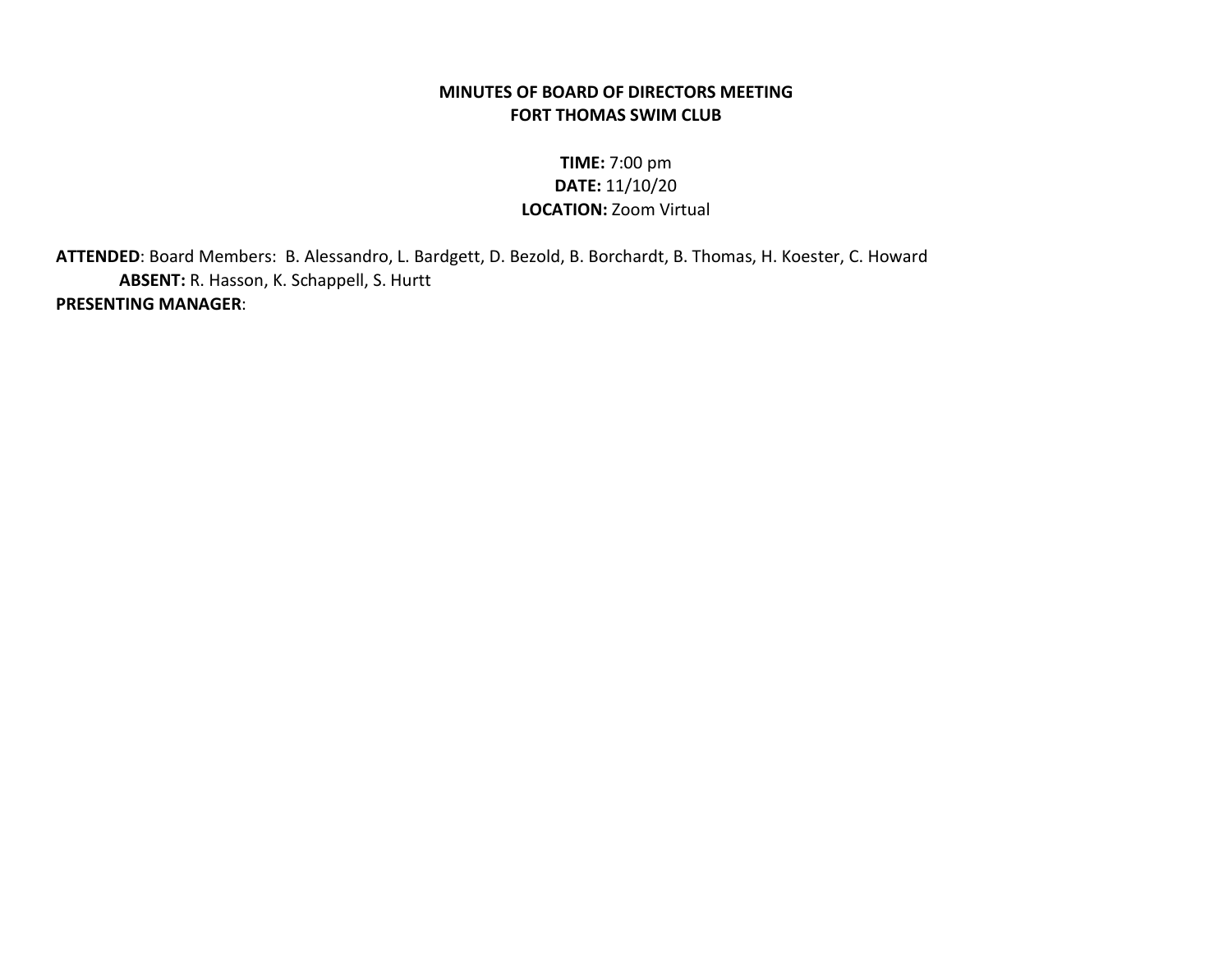| Item               | <b>Discussion</b>                                                                 | <b>Motion Made</b> | <b>Action to be</b> |
|--------------------|-----------------------------------------------------------------------------------|--------------------|---------------------|
|                    |                                                                                   |                    | <b>Taken</b>        |
| Minutes from Last  | Read and discussed prior meeting minutes (dated 10/13/20)                         | Bob /Lori          |                     |
| Meeting            |                                                                                   |                    |                     |
| Treasurer's Report | Rob- Did Not Attend. Provided financials via email.                               |                    |                     |
|                    | Discussed budget for 2020 capital improvements - approx: \$30-40k                 |                    |                     |
|                    |                                                                                   |                    |                     |
|                    |                                                                                   |                    |                     |
| President's Report | Bob - Attended/ Reported to the board:                                            |                    |                     |
|                    |                                                                                   |                    |                     |
|                    |                                                                                   |                    |                     |
|                    |                                                                                   |                    |                     |
| Manager's Report   | Sandy - Did Not Attend                                                            |                    |                     |
|                    | $\bullet$                                                                         |                    |                     |
|                    |                                                                                   |                    |                     |
| Pool & Grounds     | Bob- Reported to the board:                                                       |                    |                     |
|                    | 9-0 Approval for planter wall repair - \$910                                      |                    |                     |
|                    | Upcoming projects/repairs: The board discussed addressing the following needs for |                    |                     |
|                    | maintenance and continuing to vet companies/quotes for the projects.              |                    |                     |
|                    | - Pressure washing pool deck                                                      |                    |                     |
|                    | - Roof - Discussed Pricing / Options                                              |                    |                     |
|                    | Kruse Outdoor - Eckstein Roofing - NKY Roofing - Imbus                            |                    |                     |
|                    |                                                                                   |                    |                     |
|                    | -Discussed paint color for bathroom                                               |                    |                     |
|                    |                                                                                   |                    |                     |
|                    | -Discussed roofing color                                                          |                    |                     |
|                    | Lawn Service                                                                      |                    |                     |
|                    | \$60/Mow                                                                          |                    |                     |
|                    | Board discussed finding a new person/company to hire. Still working on            |                    |                     |
|                    | interest/contacting interested parties.                                           |                    |                     |
| Swim and Dive      | Bob-Attended / reported the following to the board via email                      |                    |                     |
|                    | Nothing to report                                                                 |                    |                     |
|                    |                                                                                   |                    |                     |